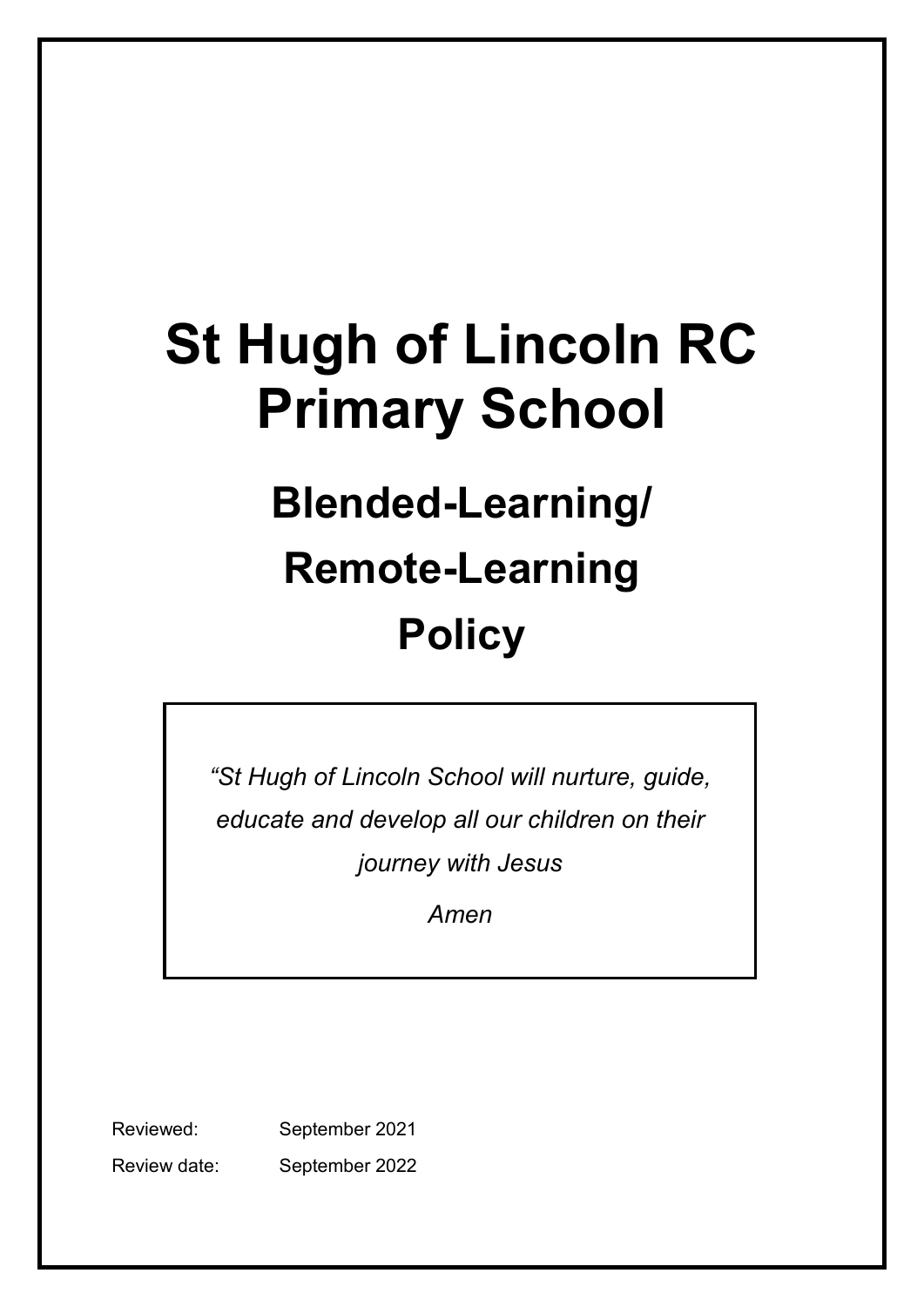## **Blended-Learning/Remote-Learning Policy**

This policy covers the support for pupils in the event of Blended-Learning/Remote-Learning being implemented.

Blended-Learning is a style of education in which pupils learn via electronic and online media **as well as** traditional face-to-face teaching.

Remote-Learning is whereby pupils access **all** their learning through electronic and online media.

#### **Purpose**

The purpose of this policy is to certify there are procedures in place to ensure pupils are supported effectively in the event they are unable to be taught within the school.

In the event that the school or classes are closed due to the need to isolate, the policy will identify the steps in place to ensure all pupils are able to access learning while at home.

The need for equity will be identified, and support for both parents and pupils in accessing effective teaching will be addressed.

#### **Format**

The learning platform used by St Hugh of Lincoln will be Google Classrooms.

All classes will make use of Google Classrooms; however this will be dependent on the competency level of the pupils in each year group to make effective use of each platform.

## **Equity**

The use of Google Classroom will ensure **all** pupils are able to access the learning opportunities provided by class teachers equally.

The class teacher will provide all pupils accessing Learning through Google Classroom with their login details.

In the event that pupils do not have the equipment/facilities at home to access their learning online they will be informed to contact the school.

Pupils will be familiar with the platform used by their class teachers having used Google Classroom as a homework tool.

The level of support at home should be taken into account in the activities/work set for pupils. Activities/work being set should be a consolidation of work already completed in school or have clear teaching points for pupils. However the school cannot guarantee children will not need some form of adult supervision or assistance at home when completing tasks.

## **Support**

Teachers and staff have received training in making use of Google Classrooms.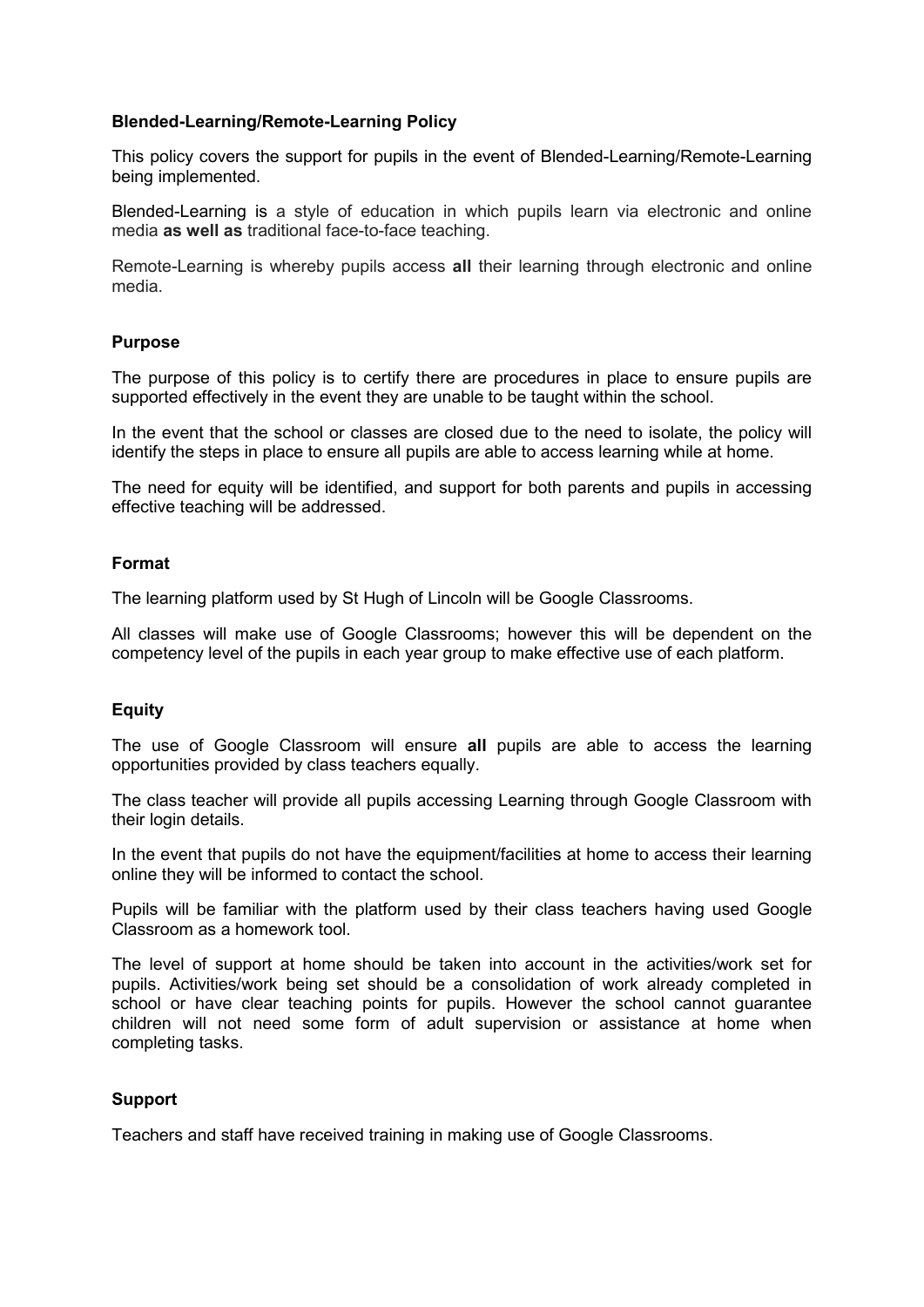Pupils will be familiar with Google Classroom due to its use in School. The complexity of tasks will vary due to experience of pupils and the learning opportunities they have had during their time in school.

Support for parents has been created in the form of online tutorials sent out via the school's website.

On the occasion that parents are still in need of support, teachers will be asked to obtain the contact details of the parents and contact will be made to offer further support.

#### **Expectations**

The expectations of the stakeholders while implementing a Blended/Remote Learning may vary, therefore clarification on the matter is needed.

Amount of work set - pupils in EYFS & Key Stage 1 should expect three hours of activities/tasks a day and Key Stage 2 four hours which the teacher will provide feedback on. Pupils may be directed to additional learning activities in the event that these are completed quickly. Teachers will endeavour to deliver the normal curriculum timetable.

Feedback - the level of feedback provided should address any misconceptions held by the pupils in the work submitted, and acknowledge the work completed. Pupils should be made aware that their work has been seen.

Submission of work- pupils will be expected to complete the work on the day which it is set, this is to ensure teachers are not overloaded with the return of more than 3-4 pieces of work per pupil per day. Pupils should also be aware that work should be returned digitally before the end of their 'normal' school day. Teachers will be online for 'normal' teaching hours – 9am until 3.15pm including breaks.

Teacher workload must be manageable, setting up to three to four pieces of work will mean a maximum of 120 pieces of work per day to be addressed. The expectation of work being completed by pupils before what would be the end of the school day should allow ample time for feedback/recognition of work to be completed. Pupils submitting work after the school day will mean the marking of that work would fall into the following day.

Late submission of work - on the occasion that pupils submit work on the day it was not allocated or after the end of the school day, should only expect feedback for the pieces of work on the following day.

*For example*, if a pupil submits their work at 6 pm on a Wednesday evening, they should not expect feedback on a Wednesday evening, this work would then fall into the teachers Thursday marking. Pupils who complete their work after the school day has ended could expect feedback on all the work submitted provided they continue to only submit 3 pieces of work a day.

NB. If a pupil submitted a week's worth of work on a Friday/Saturday/Sunday should not expect feedback on all pieces.

Level of work set - the activity set for pupils should be a consolidation of work they would have already expected or should have clear teaching support if introducing new concepts or extensions.

#### **Safeguarding measures**